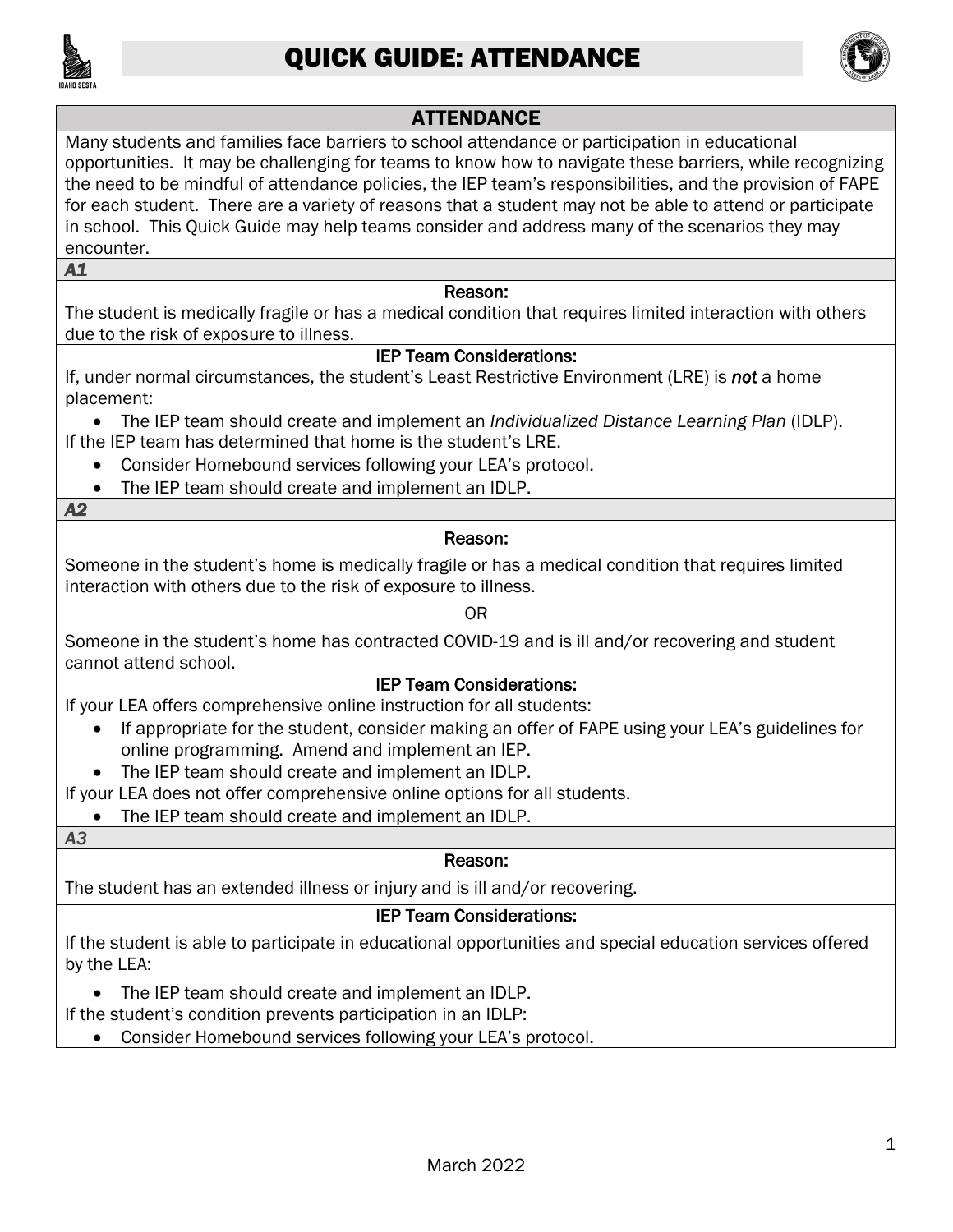

*A4* 



#### Reason:

The student has a medical condition that results in frequent transitions between home, hospital, and school.

#### IEP Team Considerations:

 To avoid disruption of educational services during transitions, consider creating an IDLP outlining how to best implement IEP services and supports in each setting, how progress on IEP goals will be monitored, and how transitions between settings will be managed for each setting (school, home, hospital). *A5* 

#### Reason:

The parent/adult student refuses to send the student to school or fails to produce the student for online or remote instruction.

#### IEP Team Considerations:

The parent/adult student cannot unilaterally change placement for a student. IEP teams are not obligated to change a student's placement based solely on parent preference.

If your LEA offers comprehensive online instruction for all students:

• Consider making an offer of FAPE using your LEA's guidelines for online programming. Amend and implement an IEP.

If your LEA does not offer comprehensive online instruction for all students:

- Consider convening the IEP team to discuss barriers to student attendance.
- Refer to your LEA's attendance policy for all students.
	- o Before taking punitive action regarding attendance, including disenrollment, consider conducting a Manifestation Determination to determine whether the student's absenteeism is related to his/her disability or related to the district's failure to implement the IEP.
- The parent/adult student may opt to enroll student in a private school or homeschool.

If the parent/adult student fails to produce the student for online or remote instruction:

- Consider convening the IEP team to discuss barriers to participation.
- Consider your district's policies and expectations regarding "attendance" during remote or online learning for all students.
	- o Before taking punitive action regarding attendance, including disenrollment, consider conducting a Manifestation Determination to determine whether the student's absenteeism is related to his/her disability or related to the district's failure to implement the IEP.
- Consider making an offer of FAPE resuming in-person instruction.
- In the case of an online-only charter school, the parent/adult student may opt to enroll student in a local brick and mortar school.

#### *A6*

#### Reason:

 The student is enrolled in the district or charter and will be absent for a long period of time for a vacation, family emergency, or other non-illness related issue.

OR

 The student is enrolled in the district or charter and hasn't attended for an extended period for other reasons.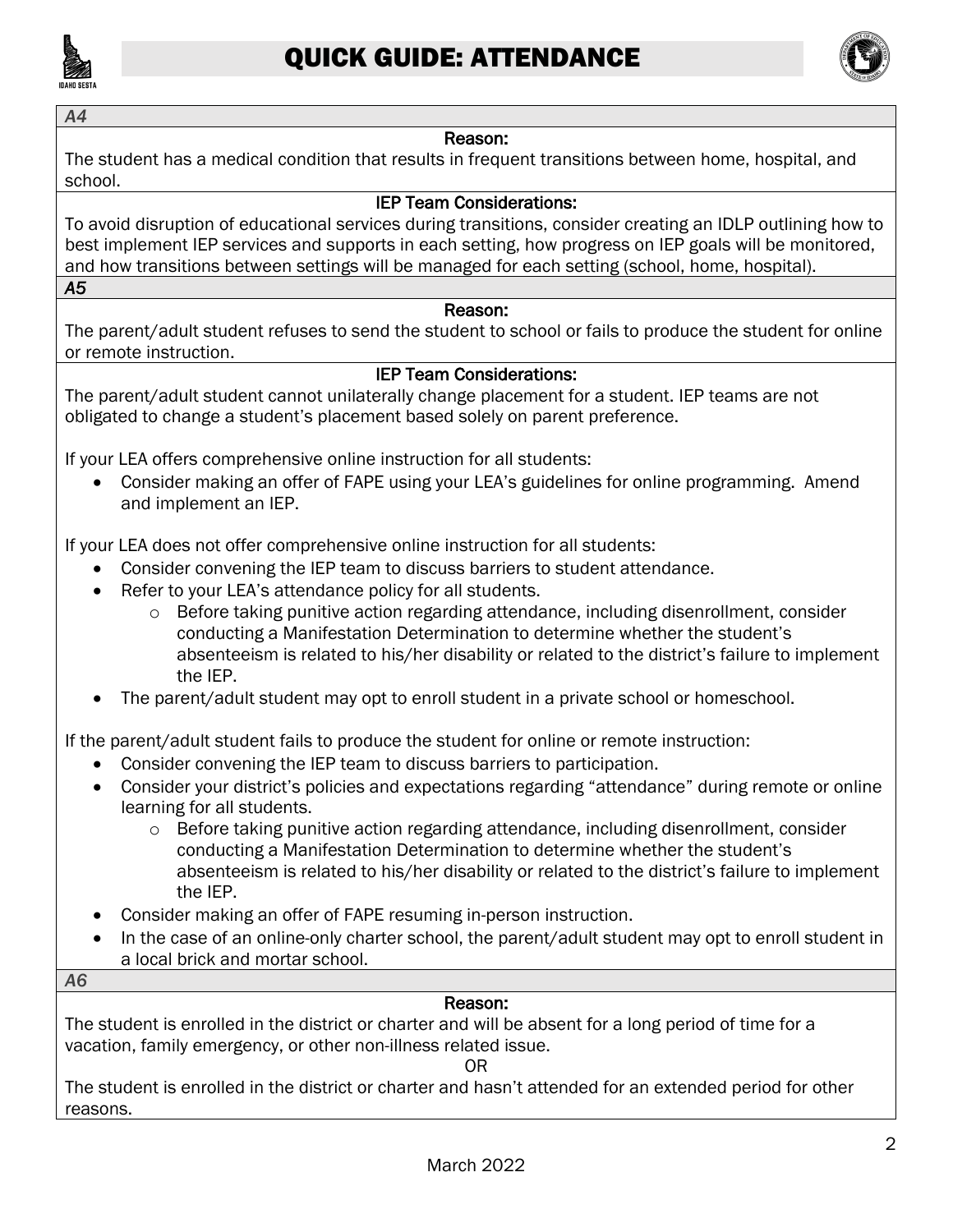



## IEP Team Considerations:

 Your team should make every effort to communicate with the parent/adult student to find out why the student is not attending school or participating in online or remote instruction and document the efforts made.

If parent/adult student disenrolls the student:

- Refer to your LEA's policy regarding disenrollment for all students.
- Determine whether *Written Notice* is needed.

If parent/adult student does not disenroll the student:

- Your LEA's policy regarding disenrollment may not necessarily apply in this situation.
	- $\circ$  Before taking punitive action regarding attendance, including disenrollment, a Manifestation Determination should be conducted to determine whether the student's absenteeism is related to his/her disability or related to the district's failure to implement the IEP.
	- $\circ$  The district may maintain responsibility for the provision of FAPE to the student unless one of the following is true:
		- Parent/adult student has disenrolled the student.
		- Parent/adult student has indicated that the student will be homeschooled. (Refer to your LEA's policies.)
		- Parent/adult student has enrolled the student in a private school.
		- Records have been requested by another district where the student has enrolled.
	- Keep detailed records of attempts to contact student and/or parent.
- Determine whether *Written Notice* is needed.

# EXAMPLE SCENARIOS

 special education services consistently. He is not attending any of his general education classes or completing/submitting any work. He is failing all his classes. The team has met several times to address the lack of attendance and concerns with grades. The parent has stated that they have a lot going on and they are not able to ensure the student attends his classes or completes his work. The of attendance is not the student's disability. The parent agrees that he is not attending because of the Scenario 1. The student is enrolled in a virtual school and is in 3<sup>rd</sup> grade. He is attending all (online) team held a manifestation determination meeting and determined that the primary reason for the lack different personal issues happening. What would be proposed as the next step for this student?

#### *Refer to Item A4*

#### What we know.

The student is enrolled in an online virtual charters school, and the parent has failed to produce the student for online instruction.

The IEP team has already convened several times to attempt to address barriers to attendance. The team has also established the barriers are not related to or caused by the student's disability.

### What next?

• The team should consider whether additional supports, adaptations, or accommodations are required during general education to make that learning environment more accessible to the student.